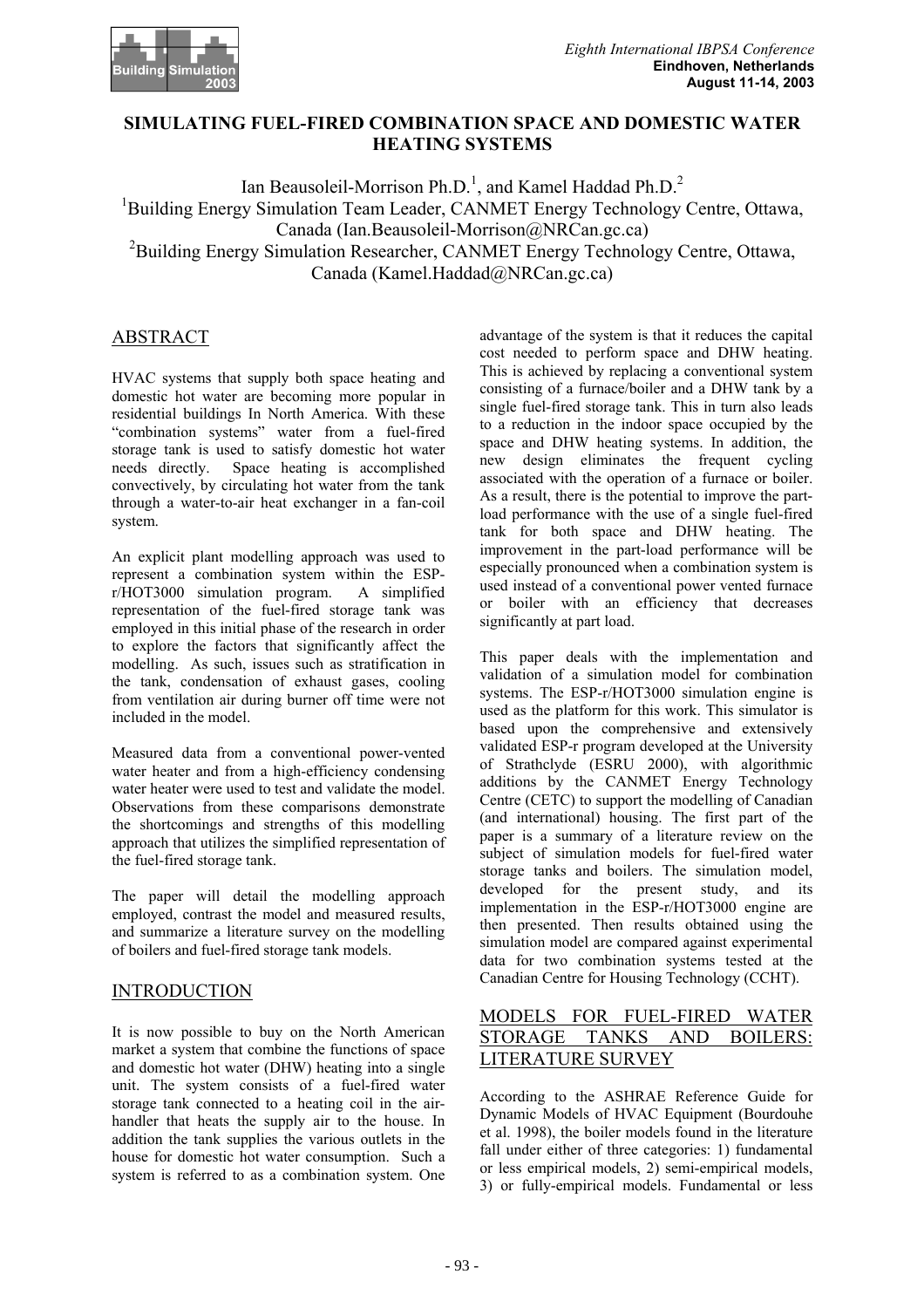empirical models use an analytical approach to characterize the combustion and the heat transfer inside the boiler. These models require detailed information about the boiler shape and size. Semiempirical models require a combination of modelling the heat transfer inside the boiler and empirical data input. For fully-empirical models, the heat transfer is not modelled. Model parameters are then determined based on in-situ and/or laboratory measurements.

Examples of fundamental models for boilers are found in Chi et al. (1983), Idem et al. (1992), Marchant et al. (1980), and Yau and Rose (1993). All of these models are transient except the models by Idem and Yau and Rose. In general these models are based on using several nodes to represent different parts of the boiler or water heater. For example, nodes can be used to represent the combustion gases in the combustion chamber, the flue gases, the water side of the heat exchanger, the metal wall and the tubes, the shell, etc… Energy balance equations are then applied to each of these nodes. Then models are formulated for the various radiation and convection heat transfers taking place inside the boiler. A heat transfer model is needed for the combustion chamber to quantify the heat transfer from combustion gases to the walls of the boiler or the tubes of the heat exchanger when the burner is on. When the burner is off, a heat transfer model is needed between the ventilation air and the boiler walls and tubes of the heat exchanger. A model is also needed for the interface between the water and tube wall and between the boiler shell and surrounding air. In addition, a model is needed for the heat transfer between the flue gases and the boiler. If there is water condensation in the flue, then a heat transfer model between the flue gases and the unit is needed for the dry region and another one for the wet region (Yau and Rose 1993).

Examples of Semi-Empirical boiler models can be found in Clarke (2001), Naeslund (1995), Ojanen (1985), and Park and Kelly (1989)**.** All of these models are transient. In this case, energy balance equations are used for the various sections of the unit. In addition models are used to characterize the heat transfer processes between the different sections. As stated previously, these models need also empirical data input. For example in the model by Naeslund, steady-state experimental data is needed to determine the only constant in the steadystate temperature expressions of the flue gases. The model by Ojanen estimates most of the heat transfer coefficients based on test data. In the model by Park and Kelly the boiler heat exchanger model uses test data as input. This model also uses empirical constants to characterize the rise, during on periods, and fall, during off periods, of the flue gas temperature.

The literature review yielded many more references for Empirical than for both Semi-empirical and Fundamental boiler models. Examples of these models are given by Bonne (1976), Chi and Kelly (1978), Claus and Stephane (1985), Laundry et al. (1994), Laret (1989), and Lebrun et al. (1993). In the case of these models, the heat transfer processes between the various components are not modelled analytically starting from fundamental principles. These models rely heavily on input from test data.

For example, in the model by Bonne, the flue temperature variation is measured experimentally at various furnace loads. For this model also empirical constants are needed to characterize the airflow through the flue and stack during the period when the burner is off. This off-time airflow is used to estimate the ventilation losses of the boiler. For the model by Chi and Kelly, the flue gas temperature and CO2 concentration at steady-state are measured experimentally. Also for this model the flue temperature variation is measured during cool-down and warn-up tests from steady-state conditions. Empirical constants are also needed to determine the ventilation flow during burner off-time.

All of the references cited previously deal with models for fuel-fired boilers. Some of these models also apply for furnaces such is the case for example for the model by Bonne (1985). One reference by Paul et al. (1994) deals with the validation of a computer program (TANK) used for the analysis of gas-fired water-storage tanks. The reference only contains simulation results from the TANK computer program, but no details are given about the fundamentals of the simulation model. It seems then that simulation tools for the analysis of fuel-fired storage tanks are limited. The present work is then carried to implement a simulation model for fuelfired storage tanks into a building simulation program (ESP-r/HOT3000). This tool can then be used to analyse the performance of combination systems.

## FUEL-FIRED STORAGE TANK MODEL

A three-node model will be used, similar to the design used by Kelly (2001). Node 1 represents the water and the tank casing. Node 2 represents the combustion chamber. Node 3 represents the flue gases. This is illustrated in Figure 1. A three-node approach was chosen as this will allow the model to be easily expanded in the future to explicitly consider non-steady combustion efficiency and the heat transfer processes between the flue and the water tank.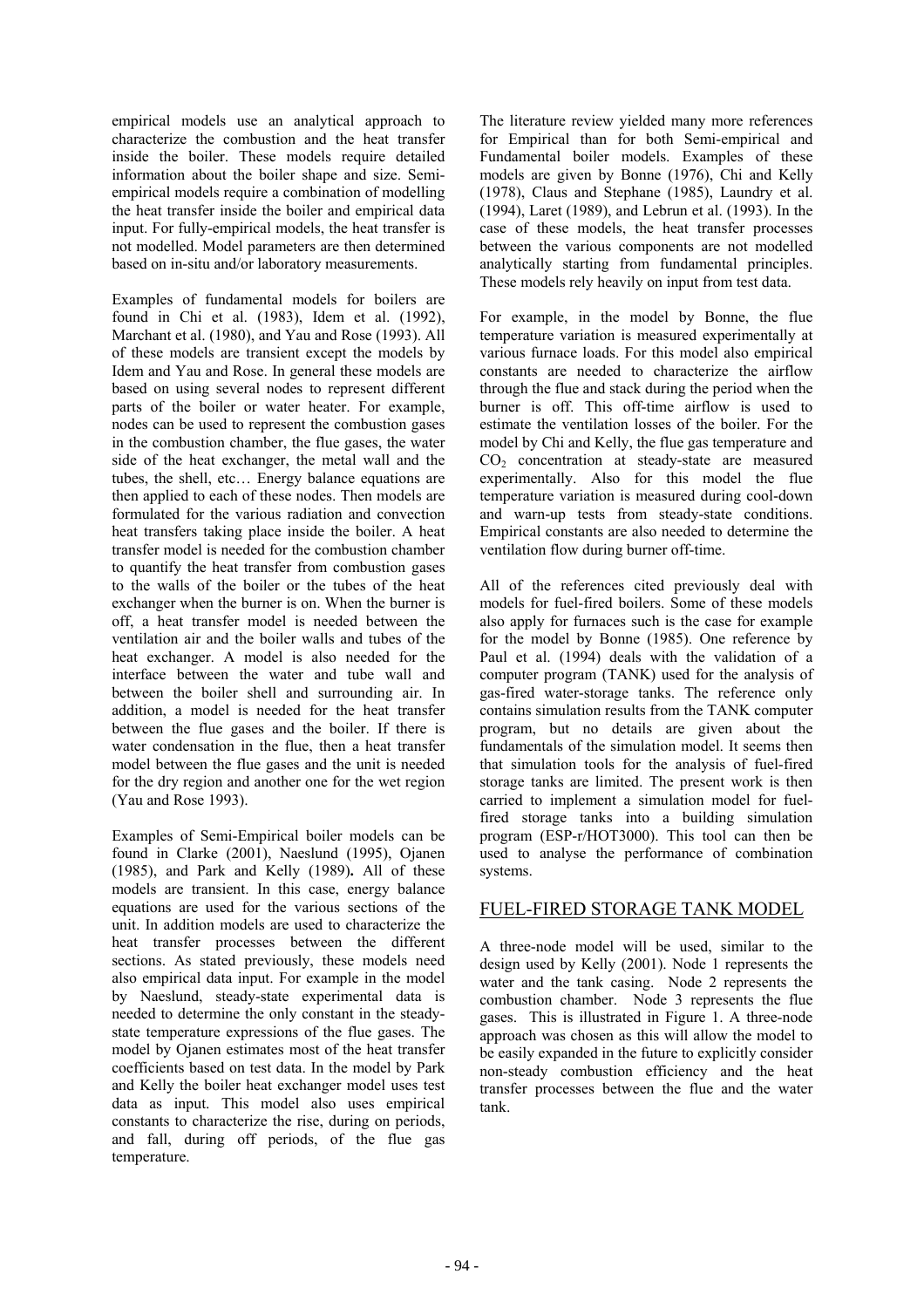

Figure 1: Three-node representation of gas-fired storage tank

#### **Energy Balance on Node 1**

Energy balance for node1 is given by,

$$
\left(Mc_P\right)_1 \frac{\partial T_1}{\partial t} = q_{capture} - q_{surrounding} \tag{1}
$$
\n
$$
\left(\dot{mc}_P\right)_{fan-coil} (T_1 - T_r) - \left(\dot{mc}_P\right)_{DHW} (T_1 - T_m)
$$

*q<sub>capture</sub>* is the heat transferred to the water and *qsurrounding* is the heat loss to the surrounding through the tank shell. The  $3<sup>rd</sup>$  and  $4<sup>th</sup>$  terms in equation 1 represent the net energy flows to the fan coil and for DHW consumption, respectively. The DHW mass flow and main temperature are input to the model.

 $q_{\textit{capture}}$  is given by,

$$
q_{capture} = \mu_{combination + flue} \cdot HHV \cdot \dot{m}_{fuel} \tag{2}
$$

 $\mu_{combination + flue}$  is the overall efficiency at converting the fuel's chemical energy content to thermal energy in the water. This efficiency is assumed to be constant in the current model and given as a user input. The fuel flow rate (kmol/s) is determined using equation 5. HHV in equation 1 is the energy content of the fuel expressed with the higher heating value (MJ/kmol fuel). It is calculated using,

$$
HHV_{fuel} = \sum_{i=1}^{i=3} n_i \cdot W_i \cdot HHV_i
$$
 (3)

Where  $n_i$ ,  $W_i$ , and  $HHV_i$  are the mole fraction, molecular weight, and HHV of constituent *i*. There are four possible fuel constituents: methane  $CH<sub>4</sub>$ , ethane  $C_2H_6$ , and propane  $C_3H_8$ . The user can control the mole fractions of these constituents, as well as the inerts nitrogen and carbon dioxide. As such, the user can model any composition of natural gas.

zone is calculated with,

$$
q_{surrounding} = (UA)_{\tan k} \cdot (T_1 - T_{room}) \tag{4}
$$

The tank's  $(UA)$  value is a user input.  $T_{room}$  is the temperature of the room containing the tank.

After replacing equations 2, 3, and 4 into equation 1, it is then possible to derive the fully implicit and fully explicit forms of the energy balance equation for node 1. These forms are needed to derive the proper parameters needed for implementing the model as an ESP-r/HOT3000 plant component.

#### **Energy Balance on Node 2**

The energy balance for node 2 can be given by,

$$
(inh)_{fuel,in} + (inh)_{air,in} + q_{burner} =
$$

$$
(inh)_{hot-comb-gases}
$$
(5)

The enthalpy of the fuel and air streams entering the combustion chamber is calculated as described by Beausoleil-Morrison (2001). The mass flow of fuel (kmol/s) flowing into the combustion chamber is a controlled variable. It is calculated based upon the heat output from the burner and the HHV,

$$
\dot{m}_{\text{fuel}} = \frac{q_{\text{burner}}}{HHV} \cdot \frac{1MJ}{10^6 J} \tag{6}
$$

It is to be noted that an efficiency does not appear in Equation 5. This combustion efficiency is accounted for in the evaluation of the *qcapture* term in Equation 2. The implicit assumption here is that all the fuel's chemical energy content is converted in node 2. This is clearly a modelling artifact. However, due to the form of equations 1 and 5, this modelling artifact will have no impact upon the energy transferred to the water or the fuel consumption. If the modelling of the combustion and flue-to-water heat exchanger processes are refined in the future, a more realistic treatment of the *qcapture* and *qburner* terms can result.

The air flowing into the combustion chamber is calculated based upon the stoichiometric air requirement, the fuel flow rate calculated with equation 6, and the user-supplied excess air requirement,

$$
\dot{m}_{air-in} = (m_{fuel}) (S_{air/fuel}) (E_{air}) \tag{7}
$$

The last term in equation 7 is the excess air ratio (a fraction). The second term in equation 7 is the ratio of the molar flow rate of air to the molar flow rate of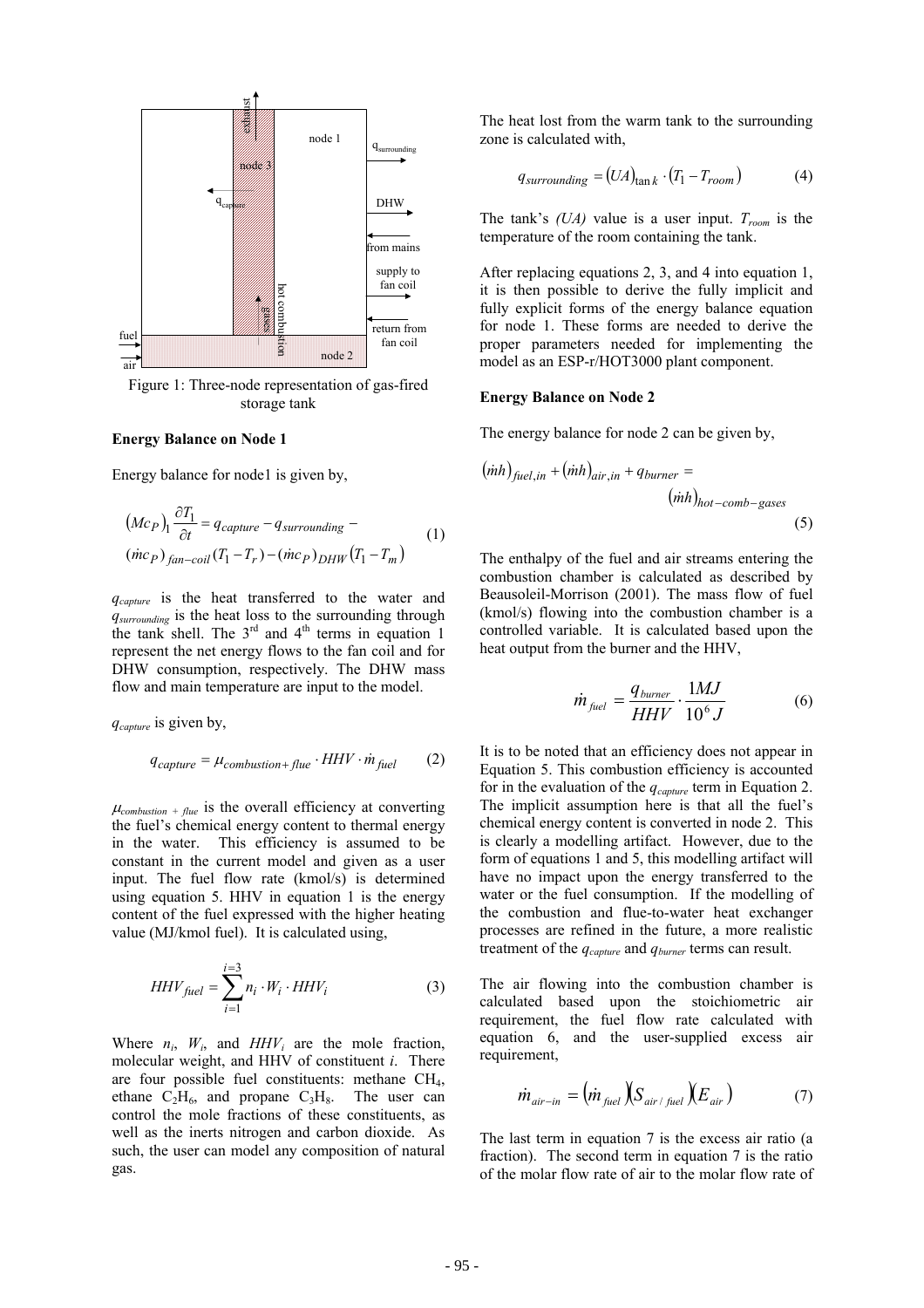fuel to react the fuel stoichiometrically. It is determined from the flow rate of the fuel constituents and the following chemical reactions. Note that this assumes the combustion process is complete, a reasonable approximation for the purposes of calculating the incoming air flow rate.

$$
CH_4 + 2O_2 \leftrightarrow CO_2 + 2H_2O
$$
  
\n
$$
C_2H_6 + \frac{7}{2}O_2 \leftrightarrow 2CO_2 + 3H_2O
$$
 (8)  
\n
$$
C_3H_8 + 5O_2 \leftrightarrow 3CO_2 + 4H_2O
$$

The last term in equation  $5$  is evaluated at node  $2's$ temperature. The chemical reactions described in equation 7 and equations 18 to 22 of Beausoleil-Morrison (2001) establish the flow rates of the exhaust gases. The enthalpy of the exhaust gases is evaluated as described in Beausoleil-Morrison (2001).

The approach outlined in equations 26 to 26b in Beausoleil-Morrison (2001) is used to linearize the last term of equation 5. With this and the above discussion, the energy balance on node 2 can be written as,

$$
(\dot{m}c_P)_2 T_2 = (\dot{m}h)_{\text{fuel,in}} + (\dot{m}h)_{\text{air,in}} + q_{\text{burner}} +
$$
  
 $(\dot{m}c_P)_2 (25^{\circ}C)$  (9)

#### **Energy Balance on Node 3**

The energy balance on node 3 can be written as,

$$
(inh)_{hot-comb-gases} = q_{capture} + (inh)_{exhaust}
$$
  

$$
(inh)_{2} = q_{capture} + (inh)_{3}
$$
 (10)

Again using the linearizing approach discussed above, the energy balance on node 2 can be written as,

$$
(mc_P)_3T_3 - (mc_P)_2T_2 = (mc_P)_3(25^oC) -
$$

$$
(mc_P)_2(25^oC) - q_{capture}
$$

$$
(11)
$$

#### **plementing Model into ESP-r/HOT3000 Im**

The model for fuel-fired storage tank described previously is then implemented as a plant component in the ESP-r/HOT3000 engine. ESP-r/HOT3000's explicit HVAC modelling domain is based upon a component-level approach whereby users assemble components into a coherent HVAC system. Data must be provided to define each component (e.g. a boiler) and the arrangement of the components. Users must also specify how components are controlled, indicating what variables are sensed (e.g.

air temperature in a room), and how components are actuated (e.g. water flow through a coil) in response to the sensor signals.

Each component in the HVAC network is represented by one or more control volumes, and each control volume is characterized by mathematical models that describe the control volume's energy and mass exchanges with connected components and the environment. Writing energy and mass balances for each control volume leads to the formation of three matrices of equations that describe the HVAC plant network's thermal and mass flow state. A direct solution approach is used to solve these three matrices. As the equation set is highly non-linear, iteration is used to reform and resolve the matrices until convergence is achieved.

The energy balance equations (equations 1, 9, and 11) for the three nodes representing the fuel-fired storage tank, and all the other relevant equations, are used to derive the appropriate energy balance matrix coefficients and constants for all the unknowns, which are the temperatures of the three nodes. These matrix coefficients and constants are deduced based on a set procedure for ESP-r/HOT3000 to properly describe the energy balance equations for a plant component. These coefficients and constants are incorporated within ESP-r/HOT3000 into the energy balance matrix for all the plant components before being passed to the plant matrix solver.

# COMPARISON OF MODEL PREDICTIONS TO EXPERIMENTAL DATA

Two fuel-fired water storage tank systems (Combo1 Combo2 is a conventional power-vented water and Combo2) were tested at the Canadian Centre for Housing Technology (CCHT). Combo1 is a high efficiency-condensing water heater, whereas heater. Fuel consumption measured during these tests for the two combo systems is compared against predictions of the simulation model implemented in ESP-r/HOT3000. These comparisons are carried for the period of February  $7<sup>th</sup>$  to  $13<sup>th</sup>$  2000 for Combo1 and February  $1<sup>st</sup>$  to  $6<sup>th</sup>$  2000 for Combo2.

#### **xperimental Setup E**

As indicated previously the two systems are tested at the Test House of the Canadian Centre for Housing Technology. The house has two storeys, a basement, an attic, and a garage. The two storeys and the basement are heated by a forced-air heating system. The two combination systems are installed in the basement. During the testing of either of the two systems (Combo1 and Combo2), hot water to the heating coil of the forced-air system of the house is circulated from the fuel-fired storage tank when there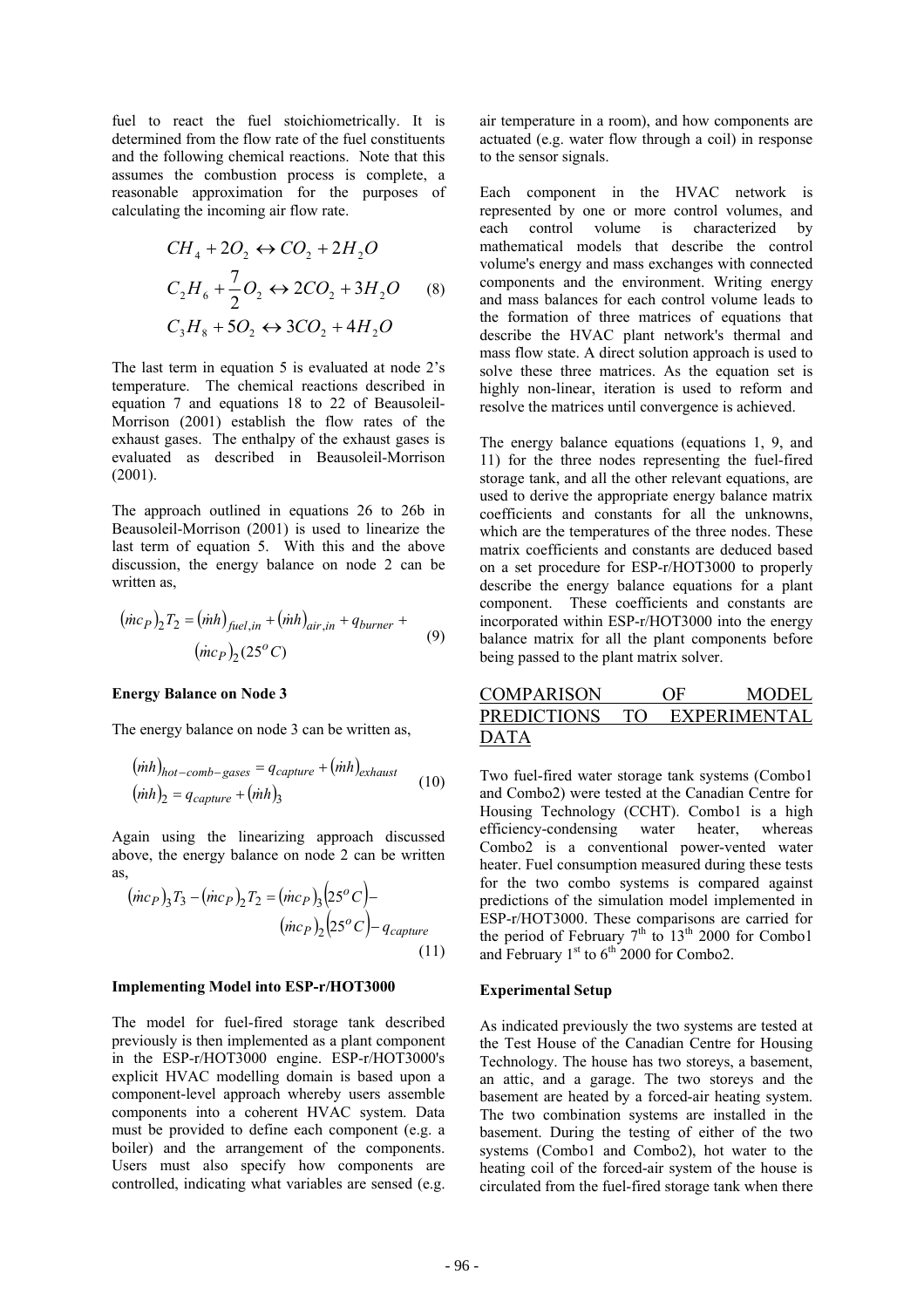is a need for heating in the house. The water storage tank also supplies water to the various outlets in the house for domestic hot water consumption (DHW). In this case, water from the tank is mixed with cold water through a mixing valve to maintain a water supply temperature of  $50^{\circ}$ C to the taps and showers. The hourly water supply to the house for DHW is shown in Figure 2. A schematic of the experimental layout is shown in Figure 3.

### **Experimental Data**

Table 1 lists some of the variables that are monitored during the experiments. Average hourly values are collected for each of the temperatures listed in Table 1. Temperatures of the make up water to the tank, water after the mixing valve, and hot water from the tank to the mixing valve are recorded only when there is a call to supply water for DHW consumption. Similarly, the temperatures of supply and return air to the house and supply and return water to the heating coil are recorded only when there is call for heating in the house.



Figure 2 Hourly water draw for DHW consumption



Figure 3 Layout of the experimental setup

Using the hourly measurements for the water temperature to and from the heating coil and water mass flow rate, it is possible to determine the hourly load at the coil. This load will be imposed directly on the storage tank as explained in the section on the ESP-r/HOT3000 Simulation Model. In addition, as indicated previously, the hourly water flow out of the mixing valve, at a temperature of 50  $^{\circ}$ C, is given in

Figure 2. This information with hourly measurements of the make up water temperature and the temperature of the water from the tank can be used to determine the hourly water flow rate out of the tank to satisfy DHW consumption.

List of some of the monitored variables during tests Table 1

| <b>Variable Description</b>                                      |
|------------------------------------------------------------------|
| Temperature of main floor $(^{\circ}C)$                          |
| Temperature of second floor $(^{\circ}C)$                        |
| Temperature of basement (°C)                                     |
| Temperature of make up water to the tank $(^{\circ}C)$           |
| Temperature of mixed water after the mixing valve $(^{\circ}C)$  |
| Temperature of hot water from tank to mixing valve $(^{\circ}C)$ |
| Temperature of supply air to house $({}^{\circ}C)$               |
| Temperature of return air from house before blower $(^{\circ}C)$ |
| Temperature of supply water to heating coil (°C)                 |
| Temperature of return water from heating coil $(^{\circ}C)$      |
| DHW draw to the house (L)                                        |
| Water flow to heating coil (L)                                   |
| On-time of circulation pump (sec)                                |
| On-time of blower (min)                                          |
| Gas consumption $(m^3)$                                          |

#### **Characteristics of Combo1 and Combo2 systems**

Combo systems based on equipment specifications Tables 2 and 3 list the characteristics of the two from the manufacturers. As indicated previously, Combo1 is a high efficiency-condensing water heater and Combo2 is a conventional power-vented water heater.

Table 2 Characteristics of Combo1 system

| Capacity                | 29,300 W       |
|-------------------------|----------------|
| Steady-state efficiency | 94%            |
| Tank Volume             | 129 Liters     |
| <b>Total Mass</b>       | $145$ kg       |
| Set Point               | $59^{\circ}$ C |
| Shell Insulation        | $0.65$ W/K     |

Characteristics of Combo2 system Table 3

| Capacity                | 23,400 W         |
|-------------------------|------------------|
| Steady-state efficiency | 83.5%            |
| Tank Volume             | 189 Liters       |
| <b>Total Mass</b>       | $210 \text{ kg}$ |
| Set Point               | 59 $^{\circ}$ C  |
| Shell Insulation        | $0.98$ W/K       |

#### **ESP-r/HOT3000 Simulation Model**

Since the purpose of the this validation is to assess the accuracy of the fuel-fired water storage tank one for the attic, and one for the garage. The model, the ESP-r/HOT3000 simulation model of the test house and the mechanical system is set up so as to duplicate as closely as possible the loads imposed on the water tank during the test. The house model consists of four thermal zones: one for the main floor and the second floor combined, one for the basement,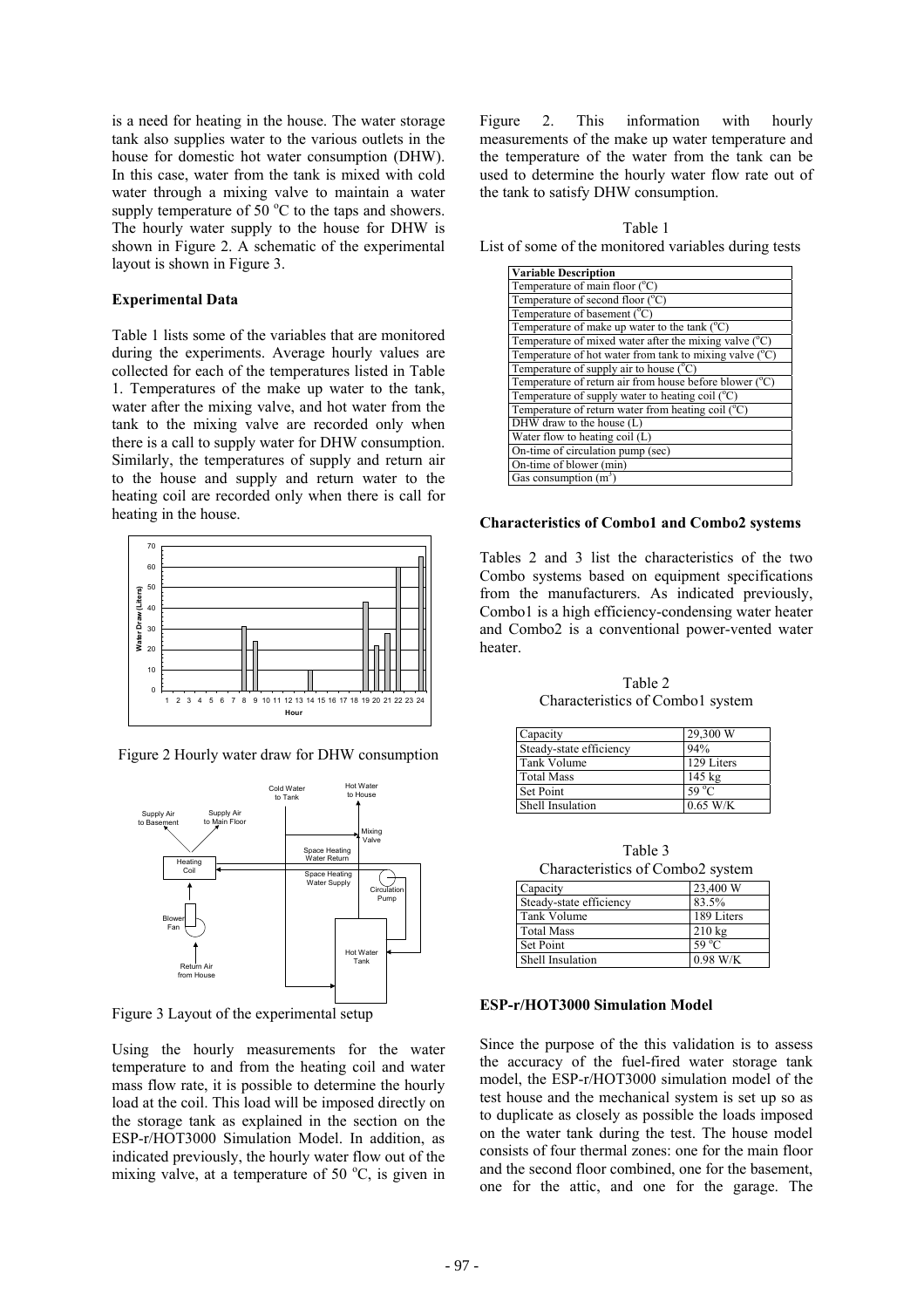basement is controlled to the average temperature measured during the experiment. The model for the mechanical system consists of the fuel-fired tank, the circulation pump from the tank to the heating coil, the heating coil, and the circulation fan as shown in Figure 3.

The experimental average hourly load at the coil can be determined as explained in the Experimental Data section. This hourly load is then read from a file and  $\begin{bmatrix} Pe \end{bmatrix}$ included in the tank energy balance. Given that the hourly space-heating load is read from a file, the circulation pump and the fan are modelled so that they are always off. The hourly water flow rate out of the tank for DHW consumption is also read from a file along with the measured values of the make up water temperature. The water storage tank is controlled so that the water temperature is maintained at  $59\pm2.5$  °C. In this way the boundary conditions of the model are made to agree with the measured data.

### **Experimental and Model Predicted Fuel Consumption**

total efficiency for Combo1 system for the period of February  $7<sup>th</sup>$  to  $13<sup>th</sup>$  2000. The total efficiency is Table 4 contains values for the fuel consumption and defined as the ratio of the total energy delivered for space and DHW heating to the product of the total amount of fuel consumed and the higher heating value of the fuel. The results show that when the published steady-state efficiency for the unit is used, the predicted total fuel consumption is lower than the measured value. In this case the predicted total efficiency is higher than the experimental value. A steady-state efficiency of 77% is needed to get a good agreement between predicted and measured values as shown in Table 4. The hourly variation of the predicted and measured fuel consumption for Combo1 is shown in Figure 4 for the case when the steady-state efficiency is 94%. No experimental data are available for few hours at the beginning and end of the week period. The figure indicates that the trend of the hourly variation of the fuel consumption is predicted well by the model.

consumption and total efficiency for the condensing water heater can be due to several factors. First it is The difference between predicted and measured fuel possible that the actual heat losses from the tank are higher than assumed in the simulation model. In addition, the simple model used does not account for on-cycle inefficiencies and stratification inside he tank. During testing of this unit, it was found that complete condensation did not occur all the time. It is also possible that the steady-state efficiency reported by the manufacturer over estimates the performance of the unit for the operating conditions of the experiments. However, the published

efficiency, being higher than what it actually is, is very unlikely to account for the total difference between measured and predicted results.

Experimental and predicted fuel consumption and total efficiency for Combo1 Table 4

| Testing                    | Case                | Fuel        | <b>Total Efficiency</b> |
|----------------------------|---------------------|-------------|-------------------------|
| Period                     |                     | Consumption | (%)                     |
|                            |                     | $m^3$       |                         |
|                            | Measured            | 71.1        | 77.8                    |
| February 7 <sup>th</sup> – | Predicted with      | 58.4        | 93.3                    |
| February 13 <sup>th</sup>  | steady-state        |             |                         |
|                            | efficiency = $94\%$ |             |                         |
|                            | Predicted with      | 71.2        | 76.5                    |
|                            | steady-state        |             |                         |
|                            | efficiency = $77%$  |             |                         |



Figure 4 Variation of the experimental and predicted fuel consumption for Combo1 (steady-state burner efficiency =  $94\%$ )

total efficiency for Combo2 system. Again in this case a steady-state burner efficiency (71.5%) less Table 5 shows the total fuel consumption and the than the published value (83.5%) is needed to obtain a good agreement between the measured and predicted fuel consumption and total efficiency. The differences between measured and predicted values for this system can also be attributed to standby losses being actually higher than they are in the simulation model. The manufacturer's published steady-state efficiency can also be higher than what it is during the experiments. In addition, Combo2 is a conventional power-vented unit. When its burner is off, the system has a continuous flow of cold air through the flue. This airflow during burner off time is not currently accounted for by the simulation model. Figure 5 shows the variation of the measured and predicted fuel consumption with a steady-state efficiency of 83.5%.

performs better at predicting the trend of the fuel consumption curve of Combo1 than Combo2. Fuel-The results in Figures 4 and 5 show that the model fired condensing systems are characterized by small reductions in efficiency at part-load. For conventional power-vented units, it is expected that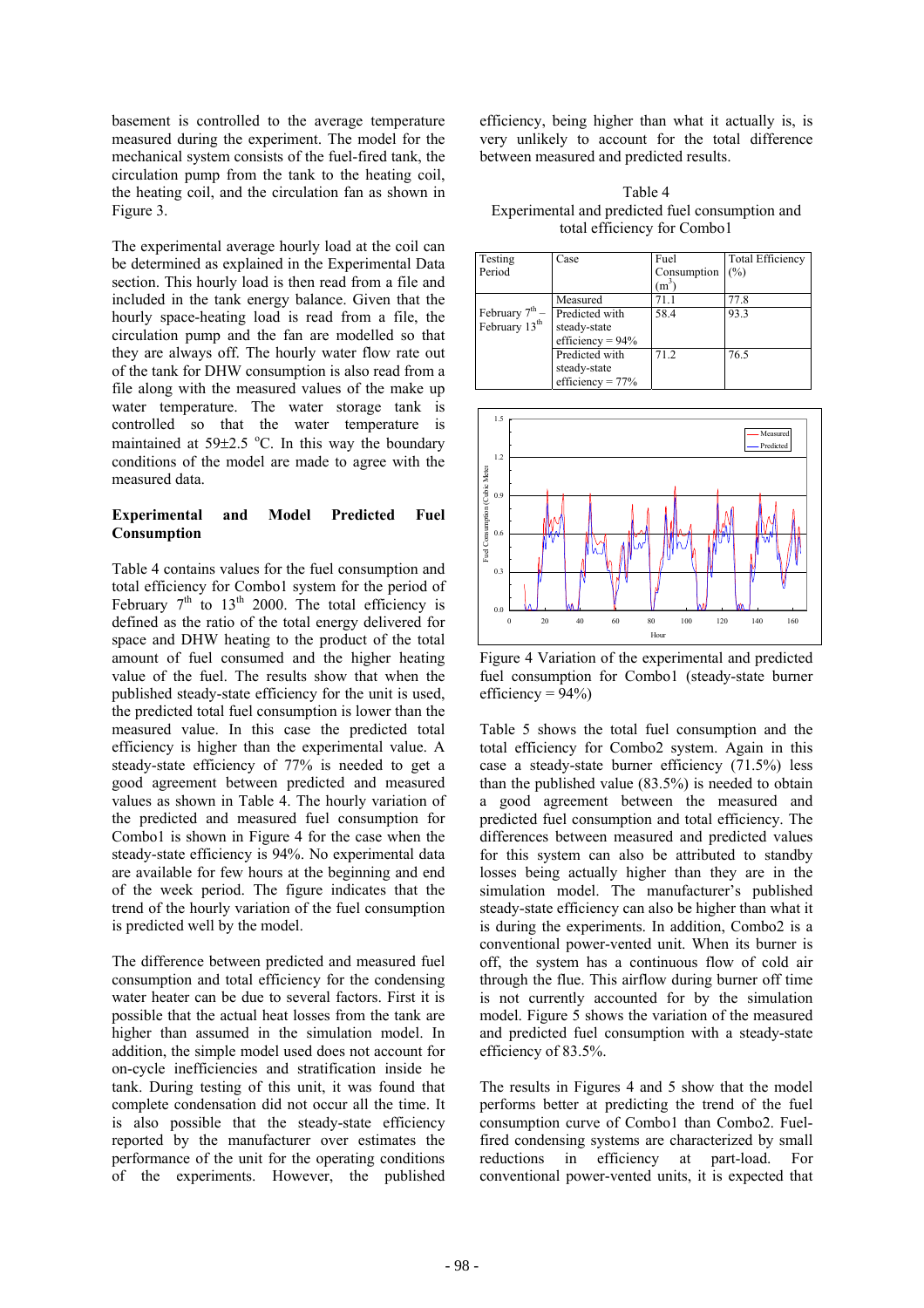the efficiency substantially decreases at part-load conditions. The assumption of the present model, that the efficiency is the same for full load and partload conditions, agrees better then with the performance of condensing systems. This might then explain why the model is better at predicting the trend of the fuel variation curve for Combo1 than Combo2.

Table 5 Experimental and predicted fuel consumption and total efficiency for Combo2

| Testing                                      | Case                  | Fuel        | <b>Total Efficiency</b> |
|----------------------------------------------|-----------------------|-------------|-------------------------|
| Period                                       |                       | Consumption | (%)                     |
|                                              |                       | $(m^3)$     |                         |
| February $1st$ –<br>February 6 <sup>th</sup> | Measured              | 74.3        | 69.6                    |
|                                              | Predicted with        | 63.7        | 82.7                    |
|                                              | steady-state          |             |                         |
|                                              | efficiency = $83.5\%$ |             |                         |
|                                              | Predicted with        | 74.3        | 71.0                    |
|                                              | steady-state          |             |                         |
|                                              | efficiency = $71.5\%$ |             |                         |



fuel consumption for Combo2 (steady-state burner efficiency =  $83.5\%$ )

## C ONCLUSIONS

A literature survey on simulation models for fuelfired storage tanks and boilers is carried. The search indicates that there are many models for boilers and furnaces. However, it is found that there is a lack of simulation models and simulation tools to study the performance of fuel-fired water storage tanks.

formulated. Three nodes are used to represent the system: one for the tank wall and water, one for the A simulation model for a fuel-fired storage tank is flue gases, and one for the combustion chamber. The model currently assumes a constant burner thermal efficiency. The model is then implemented as a plant component in the ESP-r/HOT3000 plant-modelling environment.

compared against experimental data for a condensing water heater and a conventional power-vented water Predictions from the simulation model are then heater. The trend of the time variation curve of the fuel consumption is predicted well by the model especially in the case of the condensing unit. However, the model under predicts the total fuel consumption of the two water heaters. This can be due to several factors such as the fact that the model does not account for on-cycle inefficiencies. In the case of conventional power-vented water heater, the model does not account for off-cycle losses through the flue. There is also the possibility that the published efficiencies by the manufacturers are higher than what they actually are.

needed to better predict the performance of fuel-fired storage tanks. Many of the boiler models found in the The results show then that a more detailed model is literature survey can be beneficial in improving the current model. Results also show that it is important to have reliable data for the steady-state efficiency of combination systems. Without accurate performance data from manufacturers, it will be harder to justify the need for very detailed models for combination systems. Any improvements in the capability of the simulation model can be easily eroded by uncertainties in the model inputs such as the burner steady-state efficiency.

### **ACKNOWLEGMENT**

The authors want to acknowledge the Director Mike Swinton and the rest of the staff at the Canadian Centre for Housing Technology for carrying the testing of the two systems. Also the authors acknowledge Dr. Evgueniy Entchev from the Advanced Combustion Technologies Laboratory of the CANMET Energy Technology Centre for collecting and providing the test data used for the validation of the model.

## NOMENCLATURE

| Specific heat $(J/kg$ - $°C)$                               |
|-------------------------------------------------------------|
| Excess air ratio                                            |
| Enthalpy $(J/kg)$                                           |
| Higher heating value of fuel (MJ/kmol)                      |
| Total mass of water and tank shell (kg)                     |
| Mass flow rate $(kg/s)$                                     |
| Mole fraction                                               |
| Total heat input to the burner $(W)$                        |
| Heat transfer from burner to tank water (W)                 |
| q <sub>surrounding</sub> Heat loss from tank to ambient (W) |
| Ratio of molar flow rate of air to molar flow               |
| rate of fuel                                                |
| Temperature of node $i$ ( $^{\circ}$ C)                     |
| Temperature of water from main $({}^{\circ}C)$              |
| Return water temperature from fan coil $(^{\circ}C)$        |
| Temperature of surrounding air $({}^{\circ}C)$              |
| Molecular weight (kg/kmol)                                  |
|                                                             |